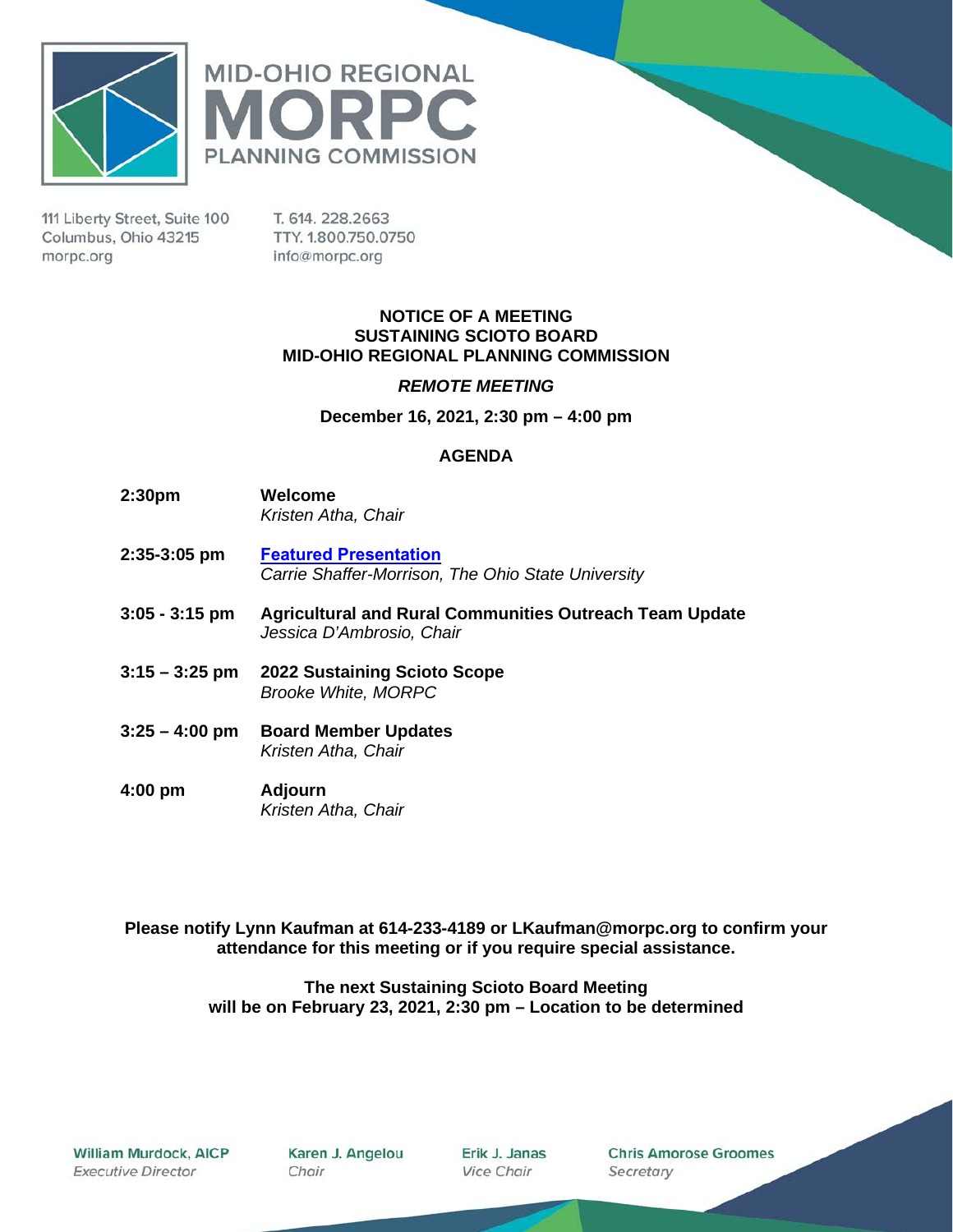### Mid-Ohio Regional Planning Commission *Remote Meeting*

### Sustaining Scioto Board

#### December 16, 2021

Members Present Chair Kristen Atha, AECOM Larry Antosch, Ohio Farm Bureau Federation Brian Brandt, American Farmland Trust Jessica D'Ambrosio, The Nature Conservancy Laura Fay, Friends of the Lower Olentangy Watershed Maura Maher, RAMA Consulting Glenn Marzluf, Del-Co Water Co., Inc. Jennie McAdams, Franklin County Public Health Danella Pettenski, City of Columbus Rob Priestas, City of Columbus Scott Stephens, Delaware Soil & Water Conservation District David Straub, U.S. Geological Survey Rick Van Gundy, Village of Tarlton Chloe Welch, State of Ohio EPA

Public Present Nina Duerk, Strand Associates Mark McCabe, JEO Consulting Group Carrie Shaffer-Morrison, OSU

MORPC Staff Present Lynn Kaufman Brandi Whetstone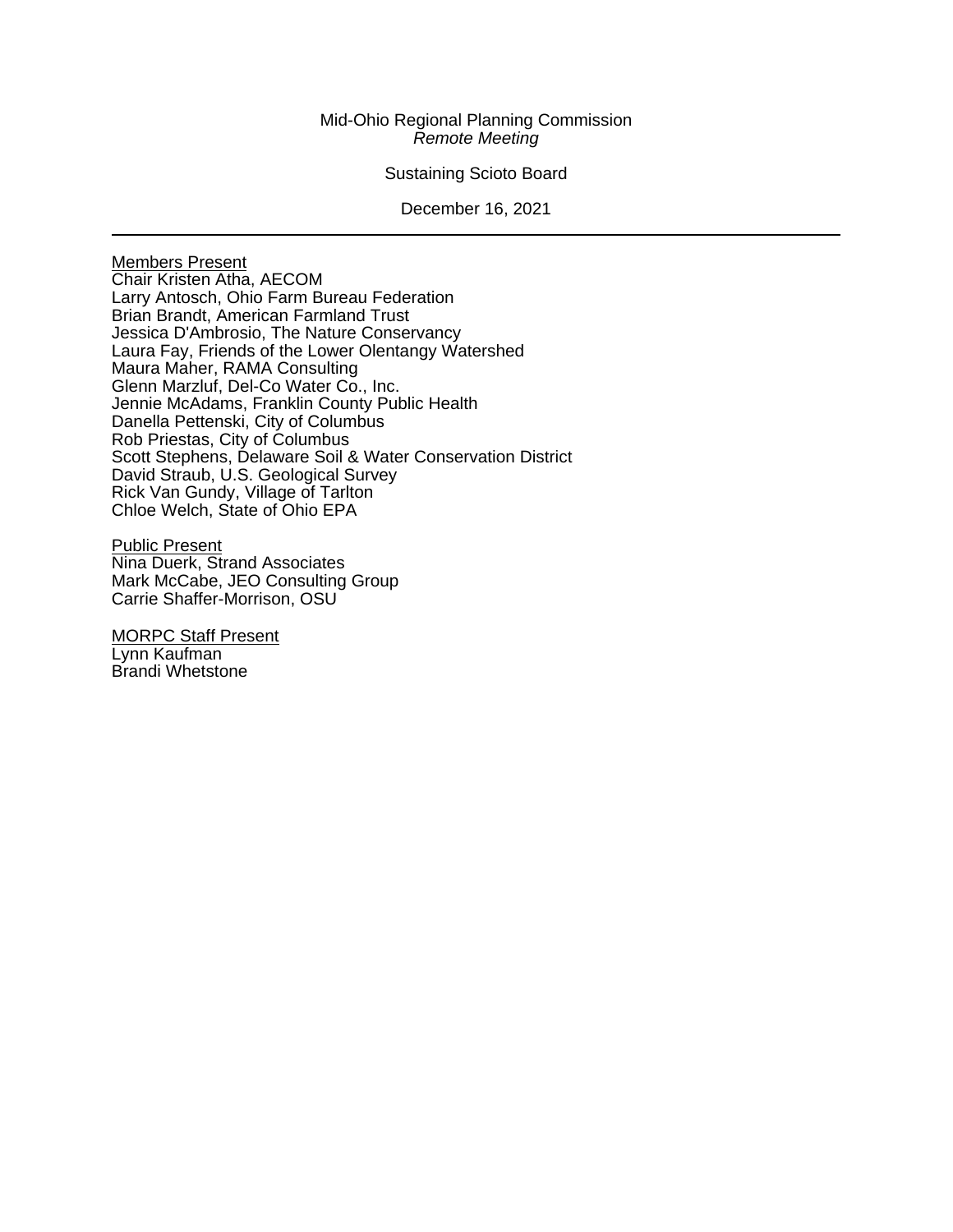# **SUSTAINING SCIOTO BOARD MEETING**

December 16, 2021



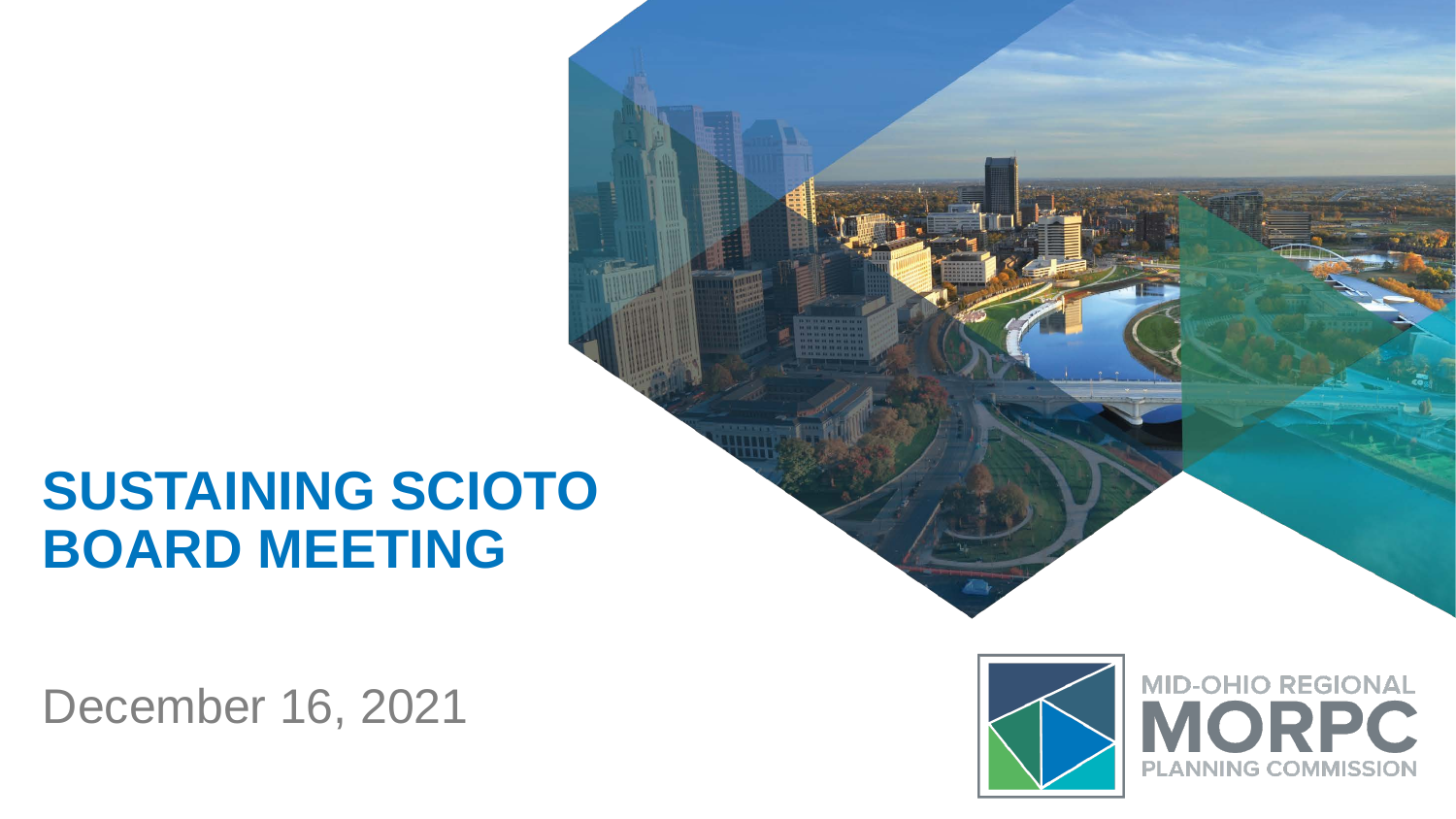

# **2022 Sustaining Scioto Scope Brooke White, MORPC**

 $\boxed{\bigcirc}$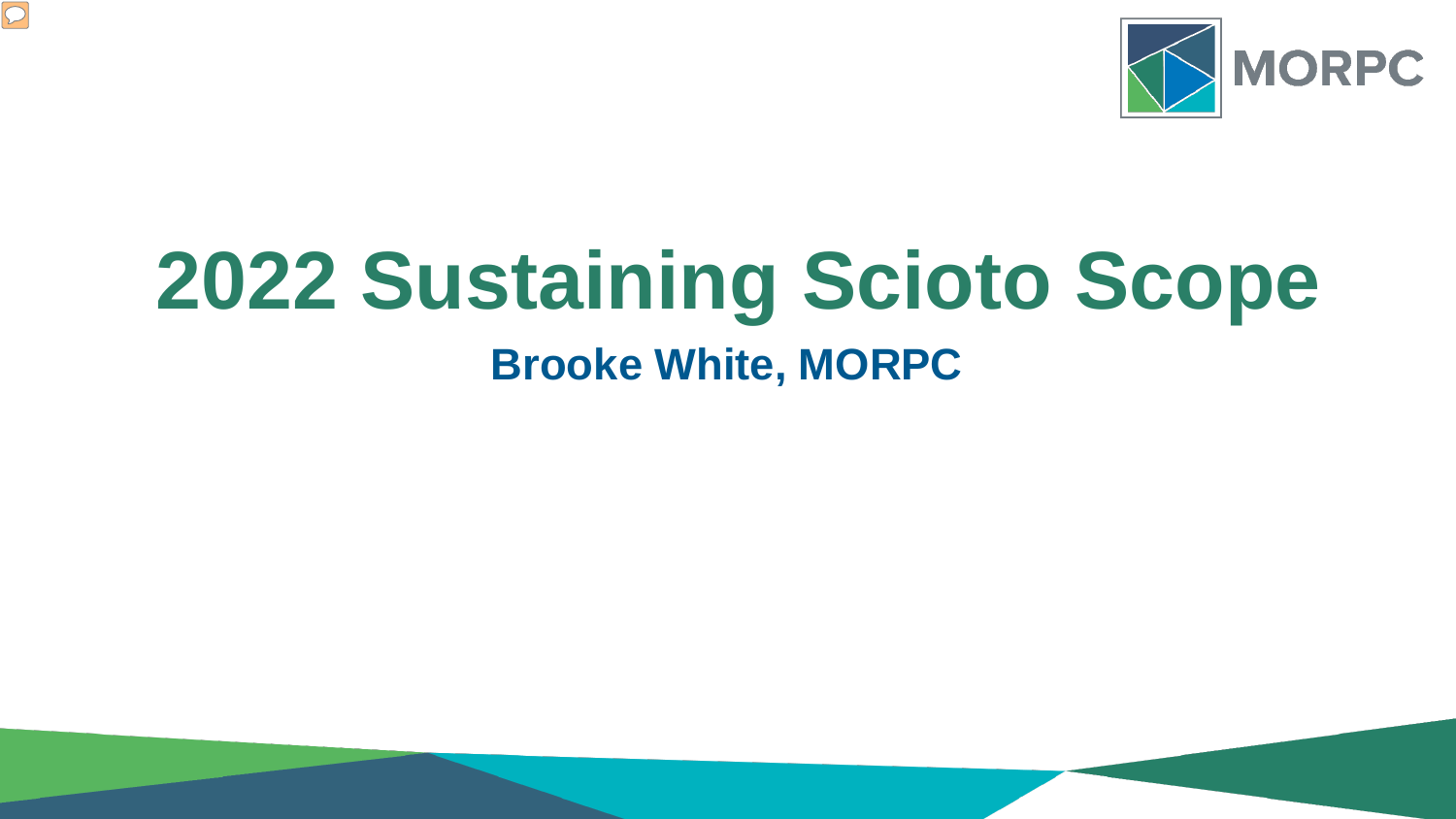## **2022 Sustaining Scioto Scopt**



- New items:
	- Plan for mid-term adaptive management strategies
	- Continue to track federal legislation of update of precipitation statistics and support local efforts
	- Assess current state of flooding vulnerability assessments and identify needs
	- Regional nine element plan webinar
	- Revisiting water quality monitoring
	- Communications planning and implementation